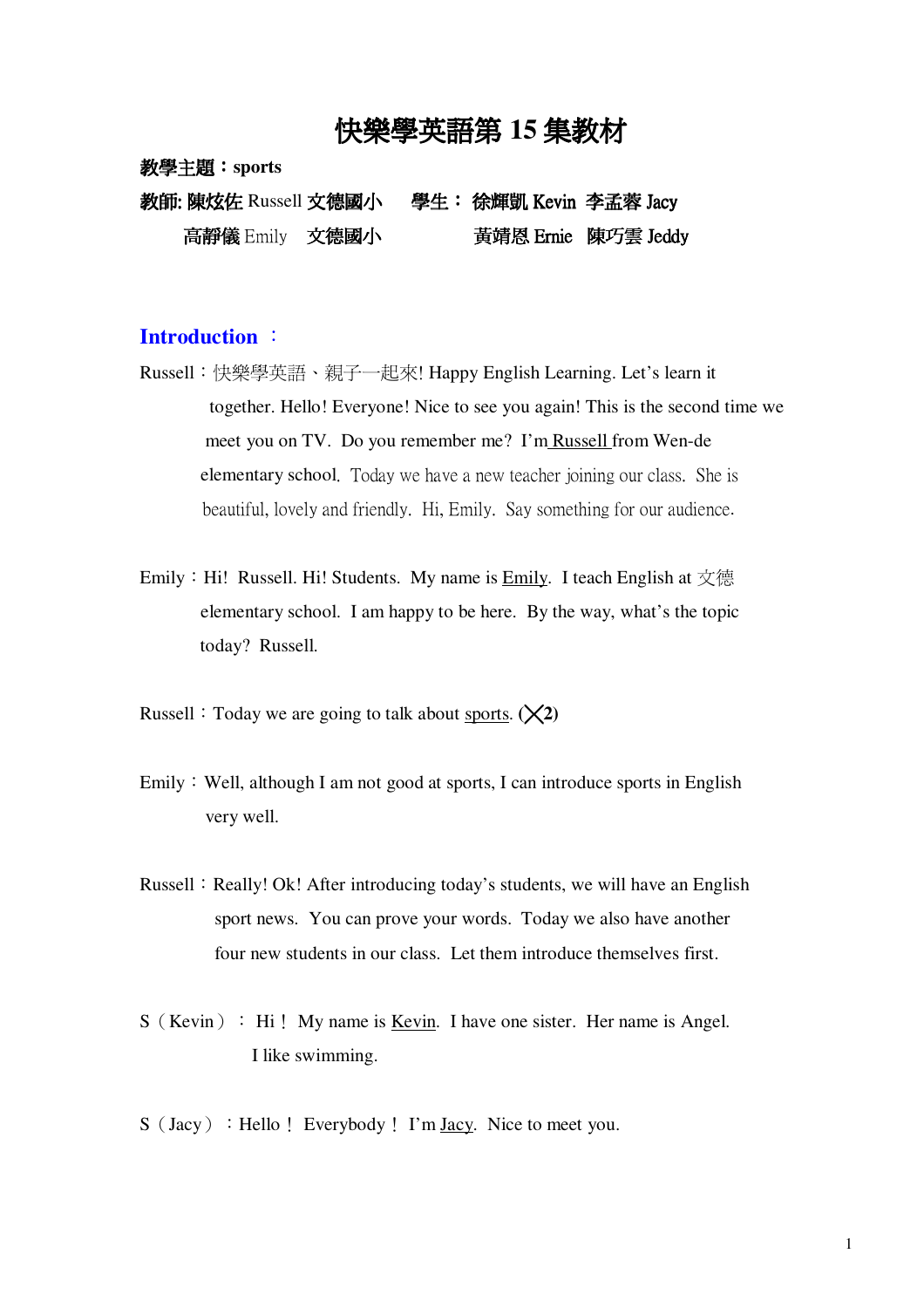- S (Ernie) : Hey! Look! I am good at playing basketball. Oh! I forget to introduce myself. I am Ernie.
- $S$  (Jeddy) : My name is <u>Jeddy</u>. I swim very well and I love jogging, too.
- Russell: Welcome to our class today. Now Let's see today's English news.
- Russell : After listening to their song, are you ready to start today's class? Let us hear today's sport news.

### **English news**

#### Kevin**Venus jumps to 11th after Warsaw win**

MIAMI, United States : Venus Williams jumped two spots in the WTA rankings released here following her victory in Sunday's final at Warsaw, putting her on the verge of a return to the top 10.

The American standout rose from 13th to 11th place, four spots below her sister as top players begin final preparations for the French Open later this month.

#### **Vocabulary teaching** 1: 背景合成場景(3min)

- Russell: Well, the English news is finished. Can you tell us what's the content of this news? Emily!
- Emily: [昏睡狀然後突然驚醒] What! The news is finished. Oh! My Goodness, what is it about?
- Russell: 我真是敗給你啦! 唉!這則新聞是在說網球女將威廉絲又重返網球排行 榜的前十名了啦,小朋友如果我們學會了運動的英文,我們不但可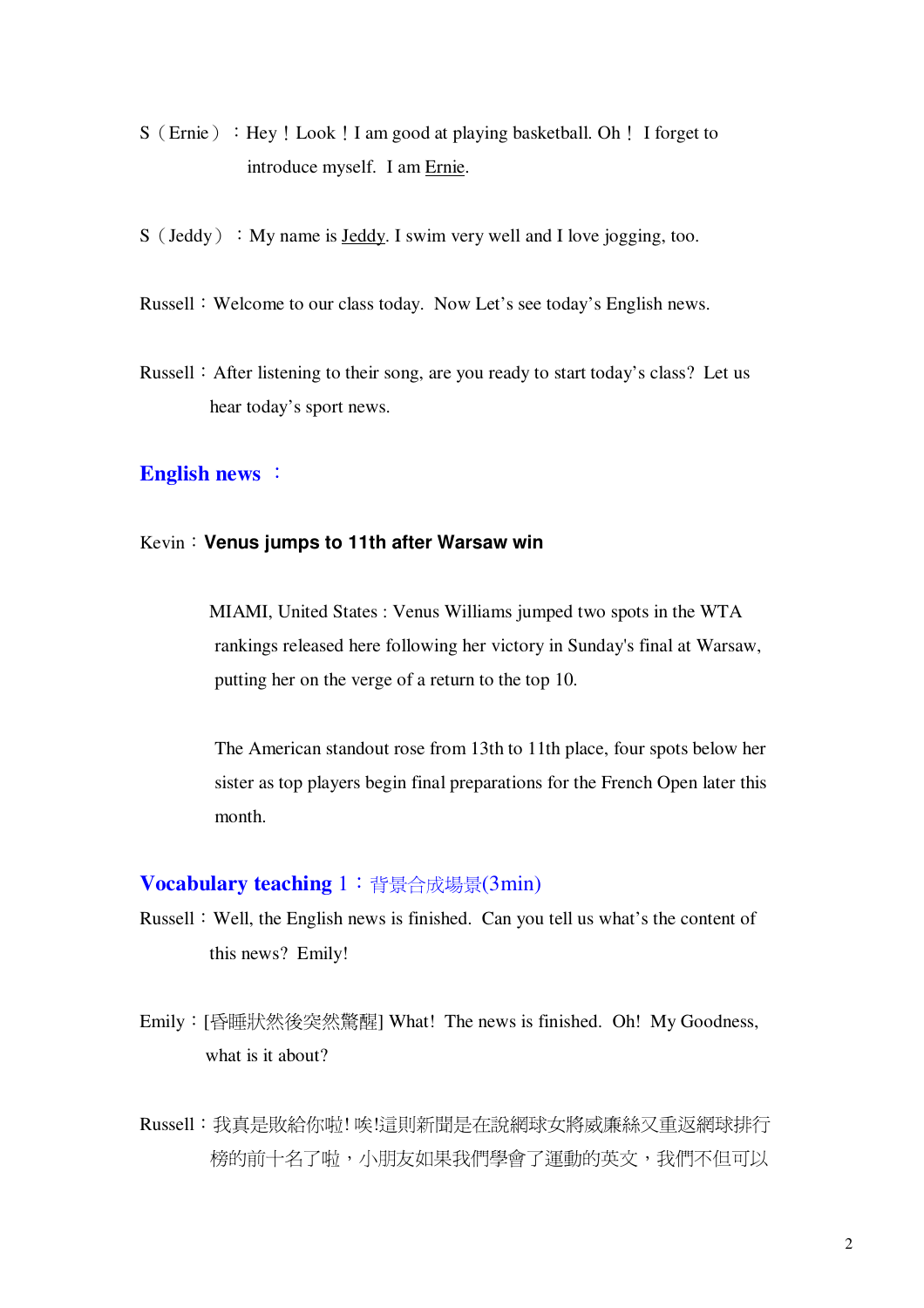聽得懂最新的體壇消息,還可以和朋友們討論運動的主題喔!And then we will introduce new vocabulary and today's conversations.

- S(Kevin) :我們這組要介紹的運動都跟圓形有關喔!之前啊第二集的 Heidi 姐姐 有教大家圓形的英文怎麼說,,你們還記得嗎?
- S(Jacy): I know it's "circle". (X2) 但是什麼運動跟圓形有關呢?嗯!啊我了了. It must be Frisbee. Frisbee is circle.
- $S(Kevin)$ : Bingo! You got one point. Then let me give you a hint. "Wheel" is "circle".
- S(Jacy): Wheel輪子是圓的,喔我知道了你是說只要有輪子的運動都和圓有 關。那我弟弟最愛玩的 skateboard 有四個 wheels。
- S(Kevin) :還有現在最流行的直排輪 rollerblade 和滑板車 scooter 都是有 wheels 的喔。

Russell : Ok! Let us review the four words. Then we will explain more details. The first word is Frisbee.  $(\times 2)$  Double ee sounds [i]. Repeat after me. Frisbee.  $(\mathsf{X}2)$  那玩 Frisbee 的動詞要用 play 玩這個字,來練習一下吧 play Frisbee. ( $\angle$ 2) The second word is skateboard. ( $\angle$ 2) 這個字有 兩個部份 skate a\_e sounds [e]. Skate 這個字是 溜冰的意思,加上 board 板子這個字就成了滑板 skateboard(X2), 那玩滑板的英文是用 ride 騎 這個動詞, ride a skateboard(X2) · The third word is rollerblade. (X2)這個字可以當動詞使用所以你就可以直接說 I rollerblade. 我在玩直排輪。rollerblade.  $(\times 2)$  • The last one is scooter. ( $\chi$ 2) Double oo sounds [u]. Scooter 原本指的是 50CC 以下的小 綿羊機車,現在被借用來當 scooter 滑板車,scooter. (×2)玩 scooter 的 動詞也是用 ride 騎這個動詞, ride a scooter(×2)。

ミ取用自佳音出版社 A+ English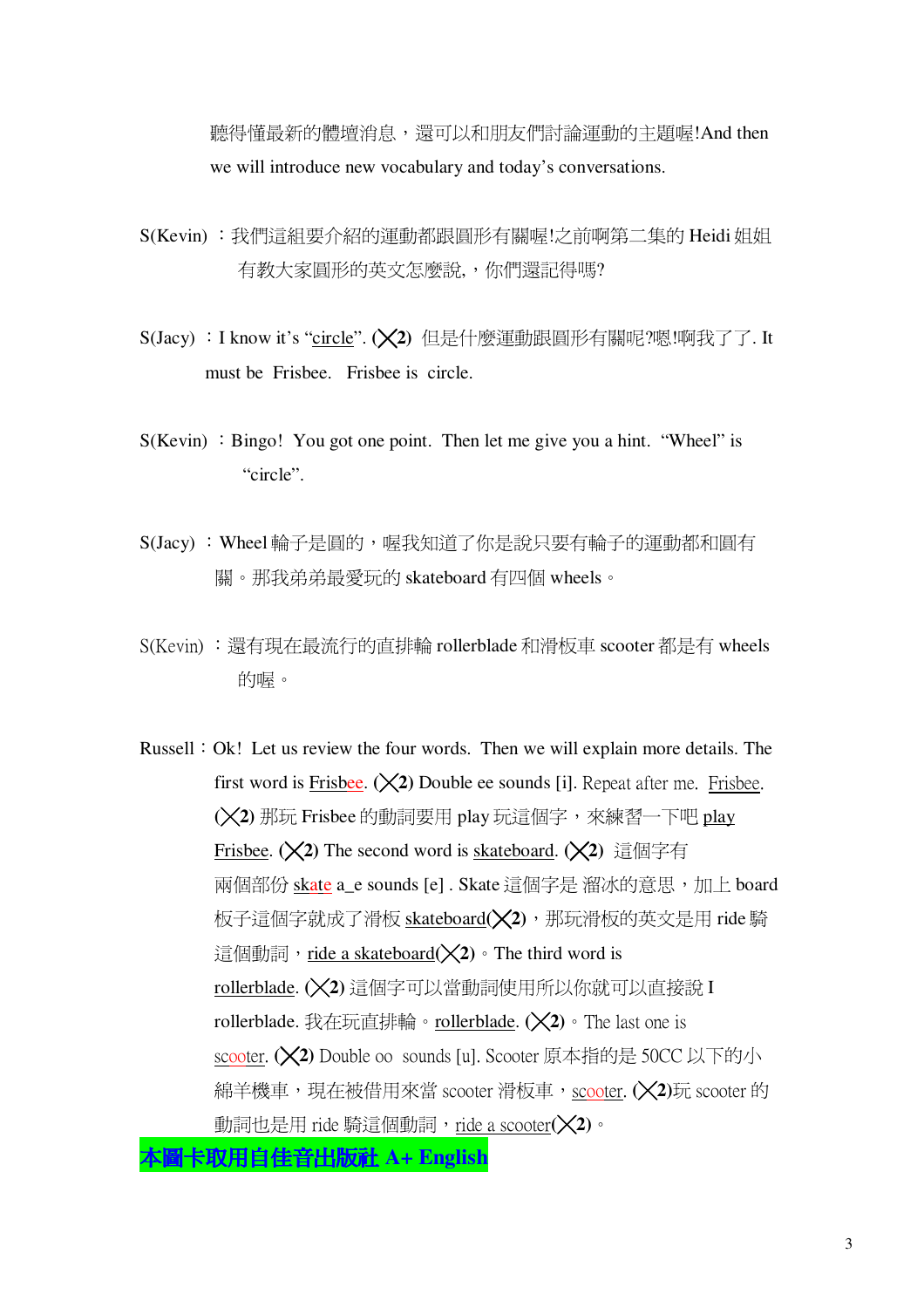Russell: Great. We finished the first part of vocabulary. Now we have an English show. See what happened after school. 我們現在來看看放學後小朋友們 在做些什麼運動呢?

## **Conversation 1:**

 $S(Jacy)$ : Ray, what do you do after school?

 $S(Kevin)$ : I rollerblade after school.

 $S(Jacy)$  : Can I join you?

 $S(Kevin)$ : Sure. Thirty minutes later, I'll wait for you at the park.

 $S(Jacy) : Ok!$  See you then.

 $S(Kevin) : Bye-Bye!$ 

### **Conversation 1 teaching:**

- Russell: Ok! It's explanation time. At the begging, S(G1)said: Ray, what do you do after school? (X2) 你放學後要做些什麼事呢? School means 學 校, after school 指的就是放學後。S(KEVIN)answered: I rollerblade after school. (X2) 我放學後要去溜直排輪, S(G1)一聽覺得溜直排輪實在是 很酷的一種運動,所以她也很想加入, So she asked: Can I join you? (X2) 我可以和你一起去嗎? S(KEVIN)answered: Sure. Thirty minutes later, I wait for you at the park. (X2) 當然好囉!三十分鐘後我在公園等你, S(G1)said: Ok! See you then. (X2) 沒問題, 待會而見囉! S(KEVIN) then said: Bye-Bye!  $(\times 2)$  再見了。
- Russell: Ok! We finished the conversation 1 teaching part. Now it's your turn to practice with me. Don't forget to repeat every sentence twice. Ray, what do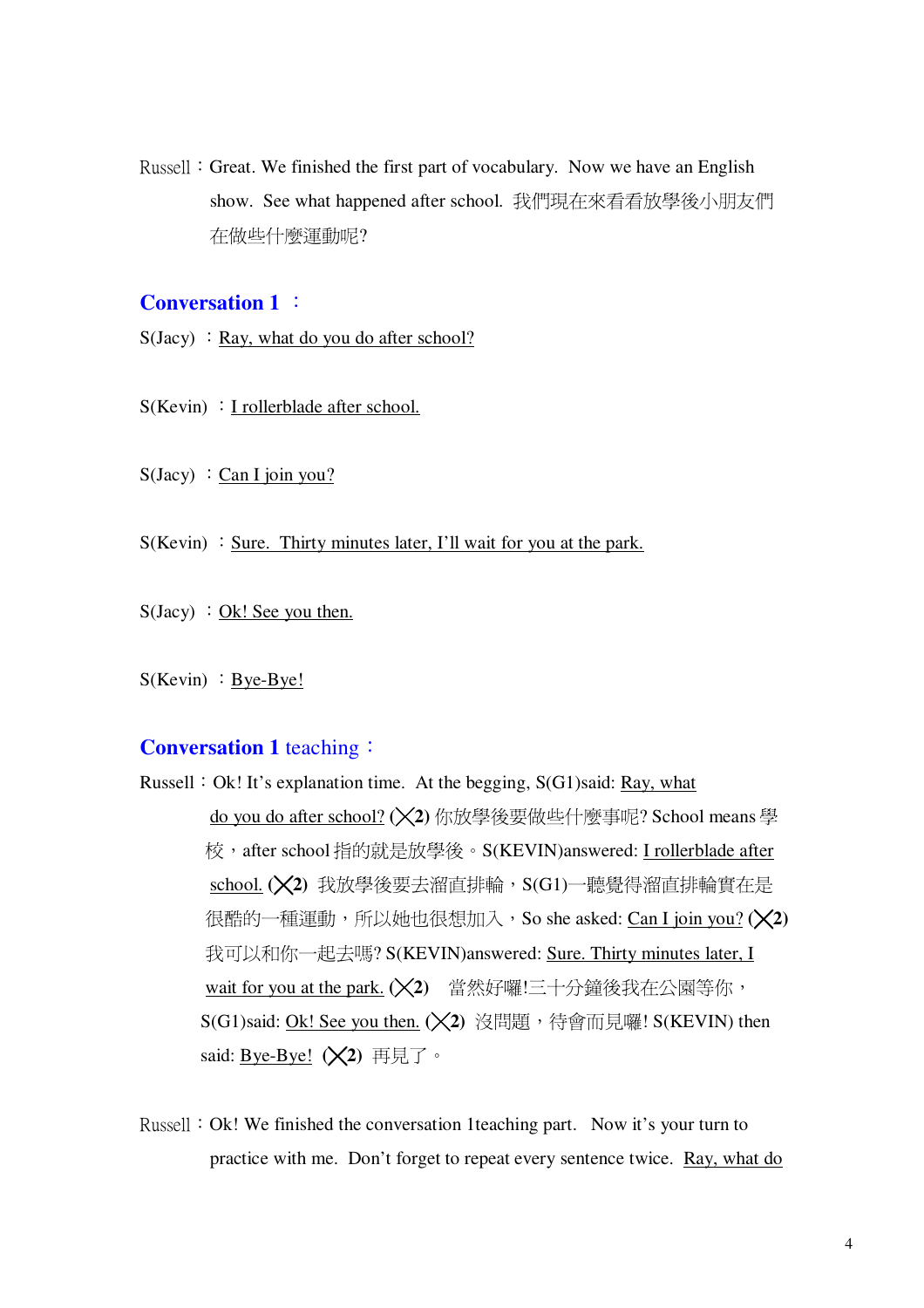you do after school? ( $\chi$ 2) I rollerblade after school. ( $\chi$ 2) Can I join you?  $(\times 2)$  Sure. Thirty minutes later, I wait for you at the park.  $(\times 2)$  Ok! See you then.  $(\times 2)$  Bye-Bye!  $(\times 2)$  ·

### 校園英語 VCR1:

Russell: V We have finished the vocabulary and conversation 1.下一段節目我們有 很多小朋友要來告訴你,他們放學後做的運動項目喔,Emily 老師,我 們的小朋友可是臥虎藏龍,不但有完保齡球、飛盤表演和搖呼拉圈 喔,你有沒有信心贏得過我們啊?

Emily: 哼! 沒有三兩三, 哪敢上梁山, 我既然來了當然也做好了萬全的準備 了,儘管放馬過來吧!

Russell : Ok! See our VCR go!

Hi! We are English reporters part 2.

Today we come to Wen-de elementary school again.

This time we will ask students some questions about sports.

Our question is "What do you do after school?"

And our question is "What's your favorite sport?"

Ok! Wait and see our interview.

Let's Go!

## **Vocabulary teaching 2:**

Emily: 哇! Russell 老師你們那組的 VCR 真是精采呢, 不過我看還是贏不過我們這隊的 呦!

Well, we can see many kinds of sports in the VCR. Now let's learn the second part vocabulary and conversation.

S (Ernie): 每次下課的時候, 我都發現籃球場上好熱鬧喔!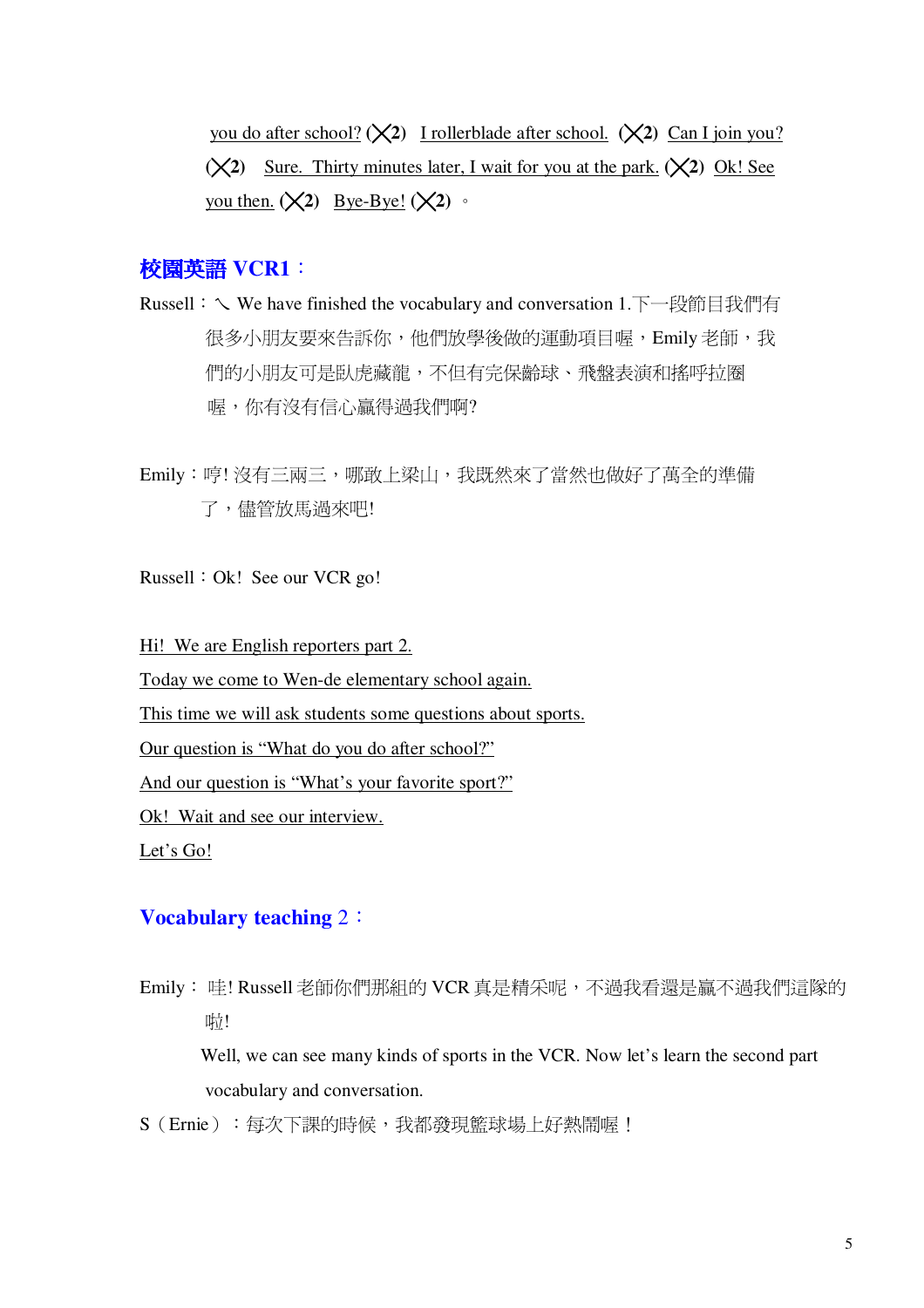- S(Jeddy):That's right! It's fun to play basketball. 兒童節的時候,學校送我們每人一條 跳繩,所以下課的時候,也有許多小朋友在 jump rope.
- $S$  (Ernie) : On holidays, I preferred to go jogging with my parents near Cheng Quing Lake. The air is so fresh.
- $S$  (Jeddy): Summer is coming. I enjoy swimming in the pool most. I imagine I am a fish.
- $S$  (Ernie) : Really! May I go with you?
- $S$  (Jeddy) : Sure. No problem.
- Emily: Ok! Let's learn the four words. The first is basketball.  $(x2)$  basketball  $\frac{11}{12}$ 由兩個字組的喔!basket 是籃子, ball 是球的意思, 那 basketball 當然就 是籃球囉!像 baseball 也是相同的情形, base 是壘包, 加上 ball 球, 就 成了棒球了,打籃球要用 play 這個動詞. Please repeat after me. play basketball.  $(x2)$  The second word is jump rope.  $(x2)$   $\sqrt{15}$ 友來猜猜看 jump rope 是什麼意思?jump 是跳, rope 是繩子, jump rope 當然就是跳繩, In Wen-de elementary school, all the students receive a jump rope as their children's festival gift. I find everyone jumping ropes very well. Ok! Open your mouth and repeat after me. jump rope.  $(x2)$ The third word is jog.  $(x2)$  It means you run slowly. It's healthy for us. Ok! Please repeat after me. jog.  $(x2)$ Summer is coming. So the fourth word is <u>swim</u>.  $(x2)$  m sounds  $[m]$ . Remember to close your mouth. Swim 是游泳的意思,那 swimming pool 就 是游泳池囉! Ok! 來練習一下 swim.  $(x2)$ 本圖 **A+ English**
- Emily: Great! We finish the second part vocabulary. Now we have an English conversation show. Please enjoy it!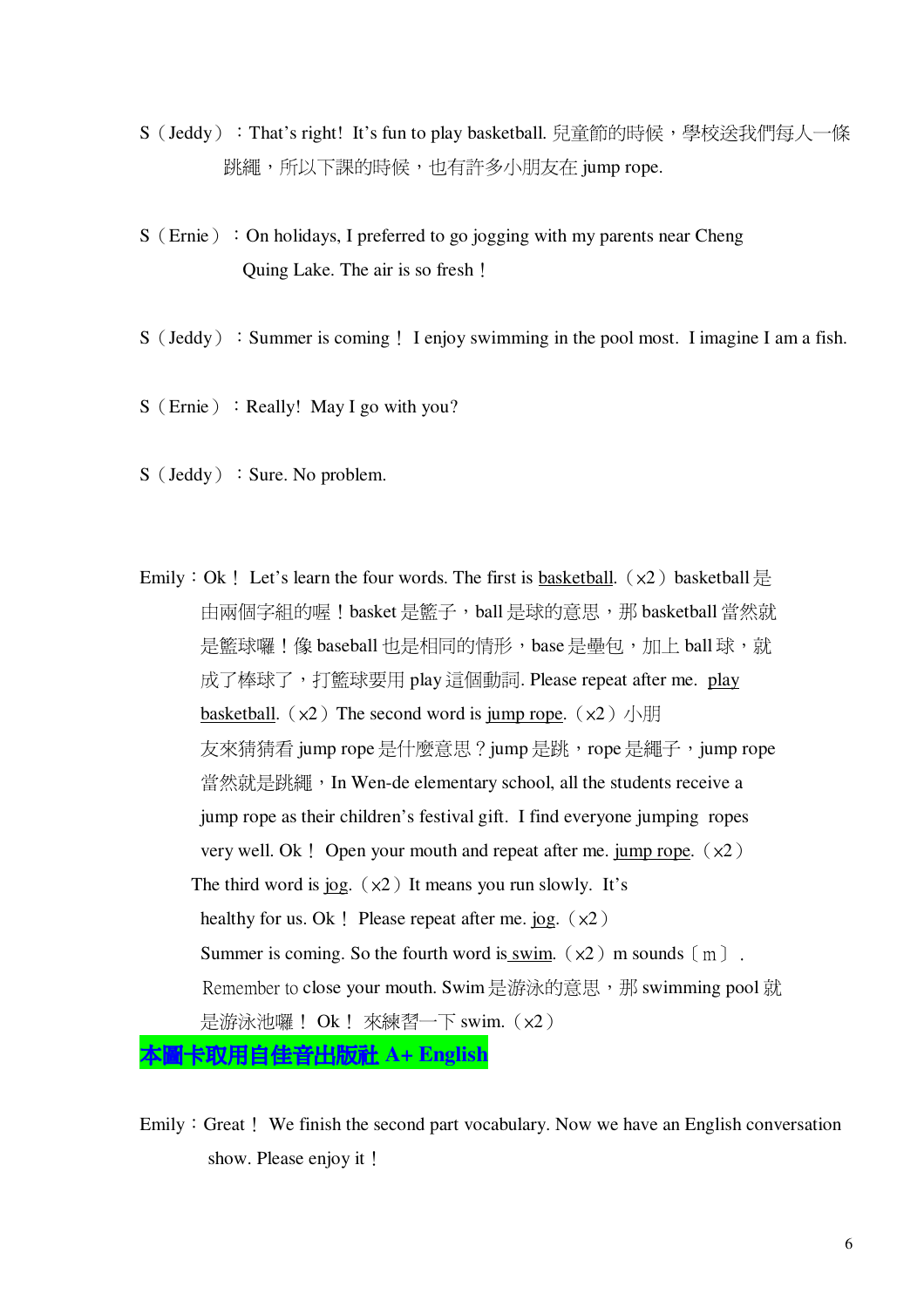## **Conversation 2:**

- S (Jeddy) is jumping rope. S (Ernie) is playing basketball and coming in.
- $S$  (Ernie) : Hi! Long time no see.
- $S$  (Jeddy) : Wow! How strong you are! Do you exercise every day?
- S (Ernie) : Yes, I do. I play basketball every day.
- $S$  (Jeddy) : Do you jump rope, too ?
- $S$  (Ernie) : No, I don't. I prefer playing basketball more.

#### **Conversation** 2 teaching:

Emily: After watching their English show, it time for teaching. B2said: Hi! Long time no see. (x2) Hi! 好久不見了! 表示 B2 和 G2 可能有一段時間沒有見面了, 也許 B2 變高、變壯了,所以 G2 很驚訝的對 B2 說 Wow ! How strong you are ! (x 2)哇!你看起來很健康、很強壯!strong是健康、強壯的意思,那 strong man (x2)呢?沒錯!就是大力士的意思, Do you exercise every day ? (x2) G2 問 說你每天運動嗎?exercise是運動或練習的意思,例如像我們的練習簿、作業 簿, 就可以稱爲 exercise book. B2回答 Yes, I do. I play basketball every day. (x 2) 對呀!我每天都打籃球,打球我們常用的動詞是 play, 例如 play volleyball 打排球、play tennis 打網球等, G2 說 Do you jump rope, too ? (x2) 那你也跳繩 嗎?剛好 G2 正在跳繩, 所以就問問看 B2 是否每天有在跳繩, B2 回答 No. I don't. I prefer playing basketball more. (x2) 不, 我沒有. 我比較喜歡打籃球, more是較多、更多的意思。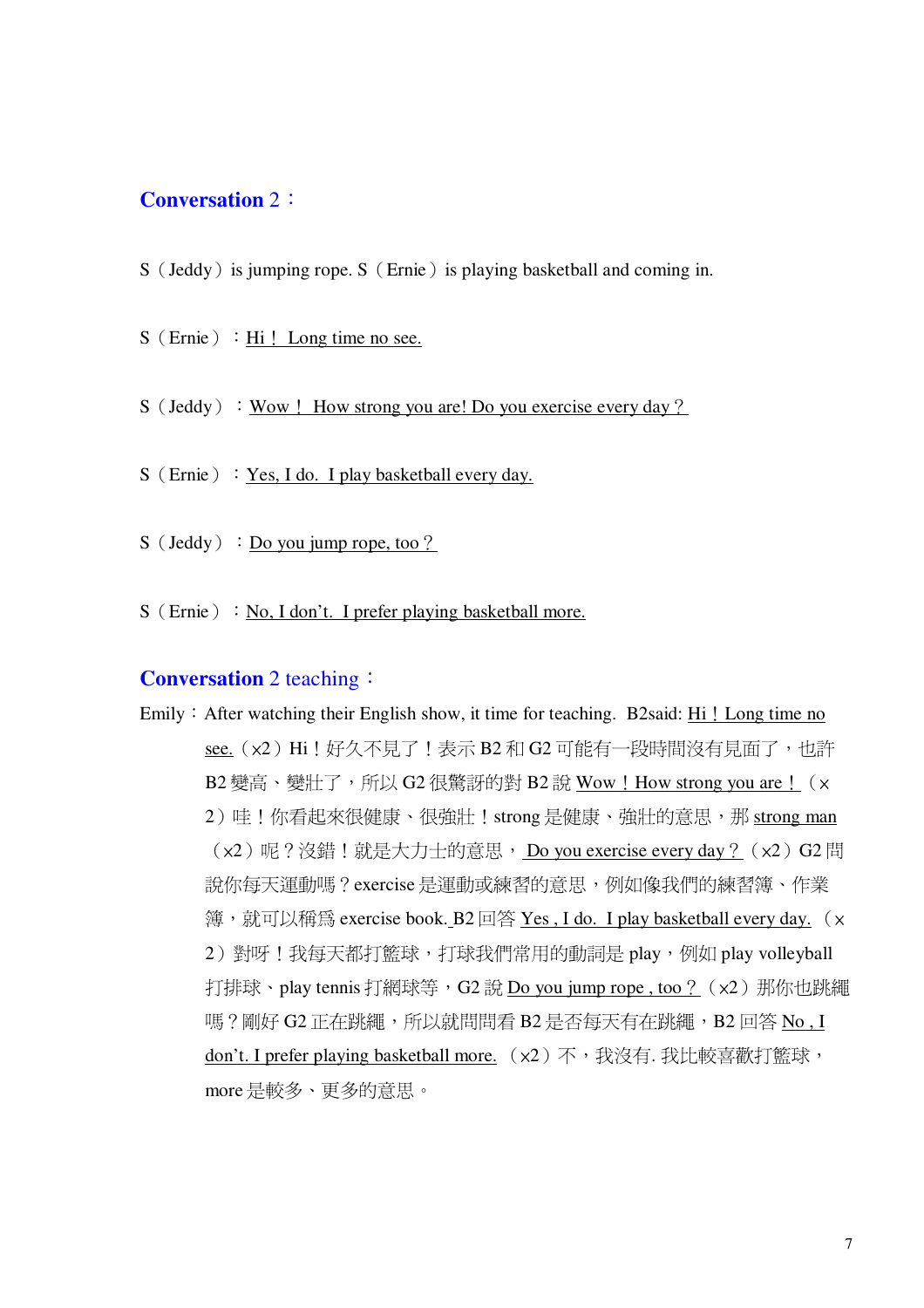## 校園英語 VCR2:

Emily: Ok! Now let's see the VCR part 2 together. In this VCR, you can see students talking about their favorite sports. Go.

Emily: Wow! Today's VCR is so great. Do you enjoy it? Now we have another English song for you. Don't miss it.

**English songs**  $\colon S(AII) : We will sing "Pass the ball" for you. Move your body and sing$ with

us.

歌詞: Pass the ball to the beat, Till you hear the tambourine , Pass the ball the other way , Listen closely while you play.

> Faster , faster , move the ball , Careful that it does not fall , Faster , faster , on we go. Where it stops, we do not know. Slowly, slowly, move the ball, Carely that it does not fall, Slowly , slowly , on we go , Where it stops , we do not know.

 **Wee Sing game game game**

**Ending**